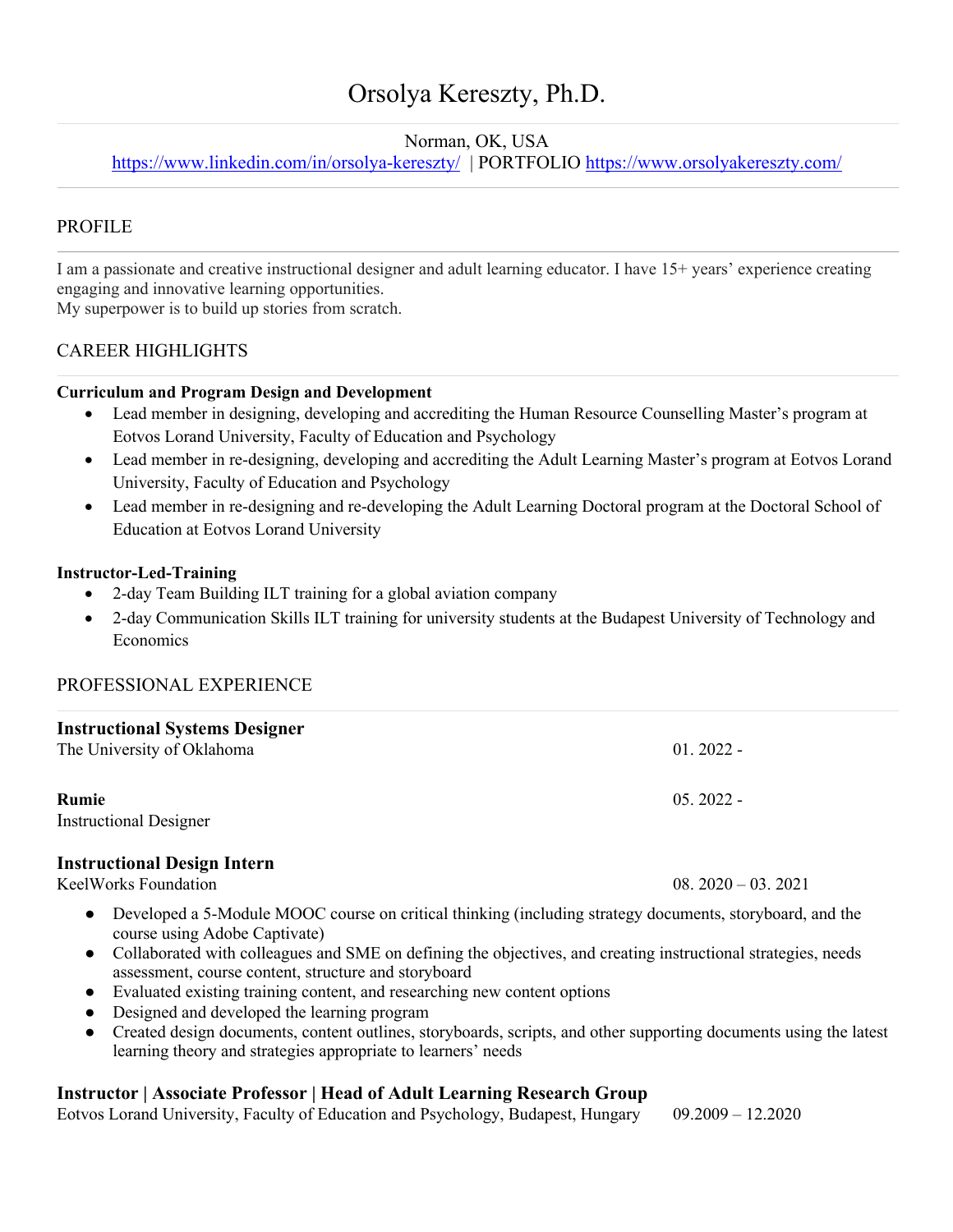- Instructed the following courses: Theory of Education, European Studies, History of Education, Comparative Adult Education, Theory of Communication, Theory of Science, Lifelong Learning and Lifelong Guidance, Gender and Education, Reading Andragogy, Coaching and Mentoring, Theory of Adult Learning
- Created and developed ILT materials for the ILT courses listed above
- Designed, developed, and evaluated instructional materials and programs
- Wrote learning objectives, designed lessons, and developed assessment instruments that measure student learning
- Collaborated with colleagues to re-design and re-develop engaging curriculum
- Provided feedback among colleagues in a team setting on a regular basis to increase job performance
- Monitored personal professional development of the team

### **Director of Institute of Research on Adult Learning and Knowledge Management | Director of Adult Learning Doctoral Program of the Doctoral School of Education**

Eotvos Lorand University, Faculty of Education and Psychology, Budapest, Hungary 09.2014 – 12.2020

- Lead member in developing and designing a complete Human Resource Counselling MA and an Adult Learning Doctoral Program
- Worked closely with stakeholders, faculty, staff, and students
- Trained new employees and led staff meetings on a monthly basis
- Administered student assessments frequently to determine progress towards instructional goals
- Managed multiple projects simultaneously
- Defined and articulate workplace policies and rules
- Developed community in and out of the workplace

### EDUCATION

#### **Graduate Certificate in Instructional and Media design**

University of Wisconsin-Stout, Wisconsin, 2021

#### **MA in Human Resource Counselling**

Szent Istvan University, Godollo, Hungary, 2014

#### **Ph.D. in Education**

Eotvos Lorand University, Budapest, Hungary, 2007

#### **MA in Gender Studies**

Central European University, Budapest, Hungary, 2004

#### **MA in Education**

Eotvos Lorand University, Budapest, Hungary, 2003

#### **BA in Teaching English and Hungarian Languages**

Eotvos Lorand University, Budapest, Hungary, 1999

#### PROFESSIONAL EDUCATION

# **Experienced Trainer Program Certificate**

The University of Oklahoma, 2022

**Google UX Design** Google-Coursera Certificate, 2022

# **Diversity, Equity and Inclusion in the Workplace Certificate**

USF Corporate Training and Professional Education, 2021